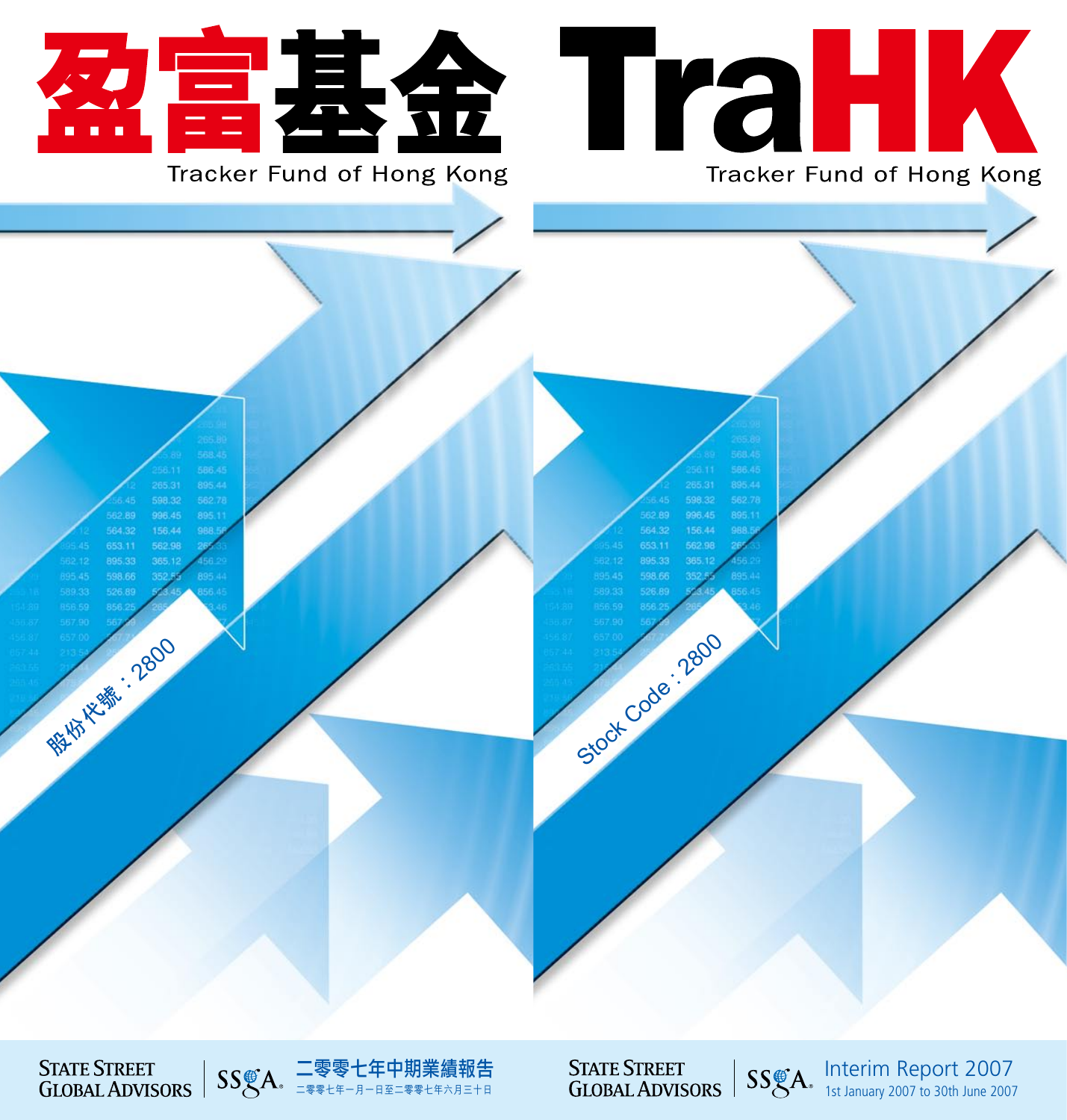## **Tracker Fund of Hong Kong** Interim Report 2007

# **Contents**

| 1         | Condensed statement of net assets (unaudited)                |
|-----------|--------------------------------------------------------------|
| 2         | Condensed statement of operations (unaudited)                |
|           | Condensed statement of changes in net assets attributable to |
| 3         | holders of redeemable units (unaudited)                      |
| 4         | Condensed statement of cash flows (unaudited)                |
| $5 - 12$  | Notes to the unaudited condensed financial statements        |
| $13 - 14$ | Investment portfolio (unaudited)                             |
| 15        | Statement of movements in investment portfolio (unaudited)   |
| 16        | Performance record                                           |
| 17        | Administration and management                                |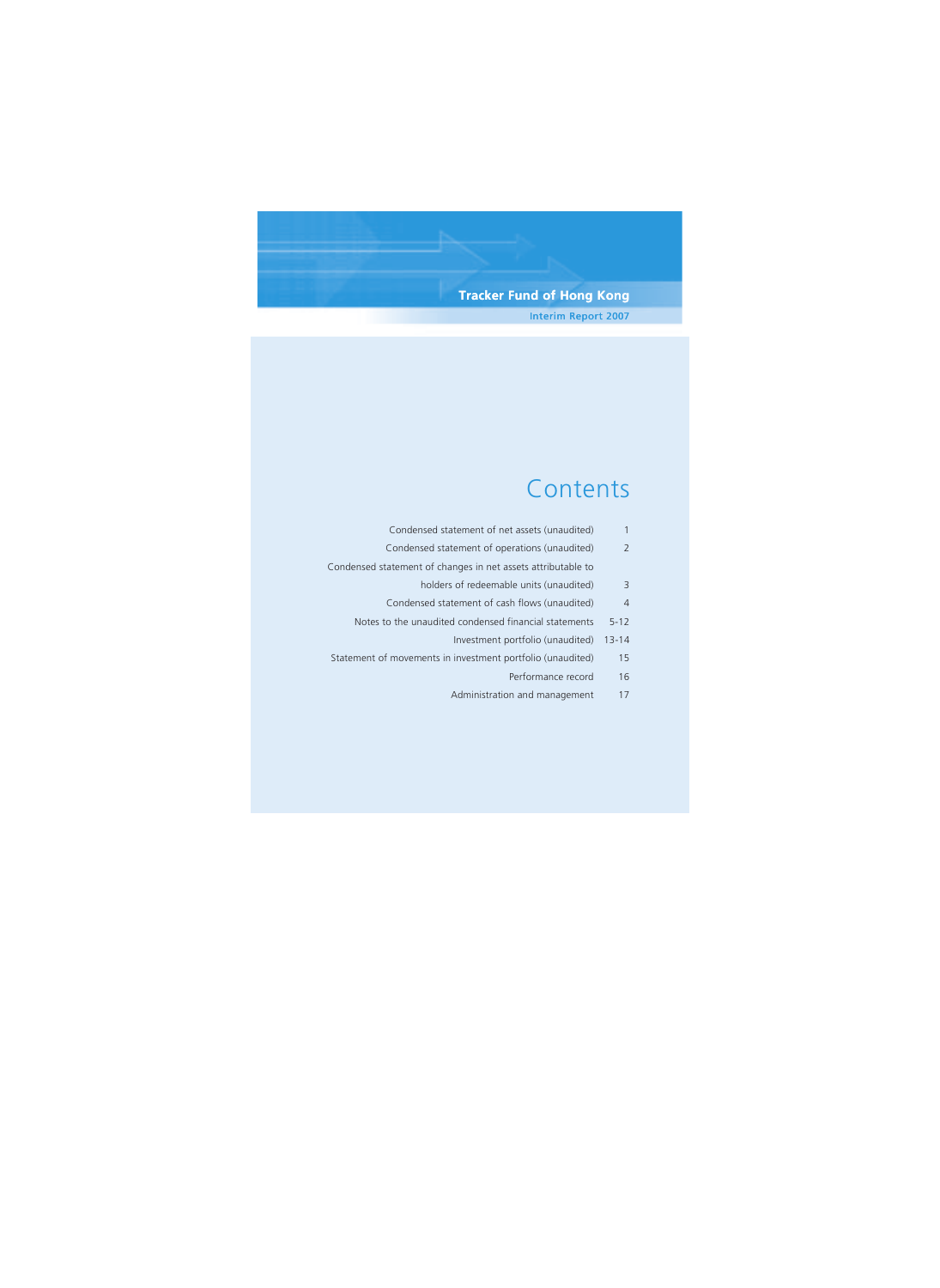Interim Report 2007

## **Condensed Statement of Net Assets**

*As at 30th June 2007*

|                                                           | Note | (UNAUDITED)<br>30.06.2007<br>HK\$ | (AUDITED)<br>31.12.2006<br>HK\$ |
|-----------------------------------------------------------|------|-----------------------------------|---------------------------------|
| Assets                                                    |      |                                   |                                 |
| Investments                                               |      | 26,787,066,646                    | 26,466,204,815                  |
| Dividends receivable                                      |      | 72,400,810                        | 60,235,293                      |
| Other accounts receivables and prepayments                |      | 63,053                            | 189,545                         |
| Bank balances                                             | 7(c) | 232,461,950                       | 76,646,478                      |
| <b>Total assets</b>                                       |      | 27,091,992,459                    | 26,603,276,131                  |
| <b>Liabilities</b>                                        |      |                                   |                                 |
| Trustee fee payable                                       |      | 3,208,757                         | 3,243,578                       |
| Management fee payable                                    |      | 3,208,757                         | 3,243,578                       |
| Index license fee payable                                 |      | 975,244                           | 974,691                         |
| Registrar fee payable                                     |      | 334,737                           | 304,773                         |
| Other accounts payable and accruals                       |      | 1,651,993                         | 1,193,625                       |
| Liabilities (excluding net assets attributable            |      |                                   |                                 |
| to holders of redeemable units)                           |      | 9,379,488                         | 8,960,245                       |
| Net assets attributable to holders of                     |      |                                   |                                 |
| redeemable units (at bid market prices)                   | 5    |                                   | 27,082,612,971 26,594,315,886   |
| Adjustments from bid market prices to                     |      |                                   |                                 |
| last traded market prices                                 | 5    | 11,544,505                        | 8,630,309                       |
| Net assets attributable to holders of<br>redeemable units |      |                                   |                                 |
| (at last traded market prices)                            | 5    | 27,094,157,476                    | 26,602,946,195                  |

The notes on pages 5 to 12 form part of these financial statements.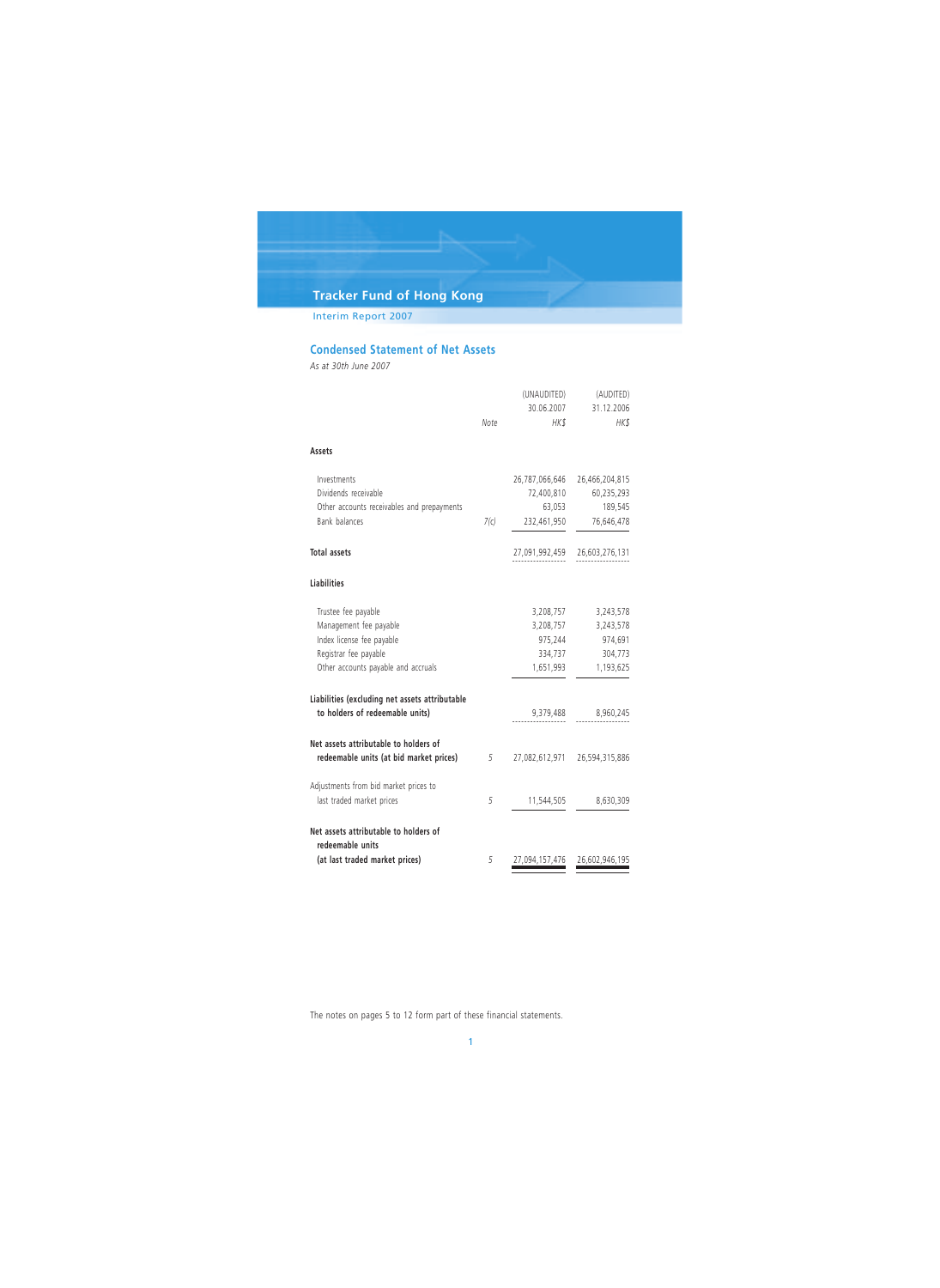## **Condensed Statement of Operations**

*For the period ended 30th June 2007*

|                                                                       | (UNAUDITED) |               |                             |
|-----------------------------------------------------------------------|-------------|---------------|-----------------------------|
|                                                                       |             | 01.01.2007    | 01.01.2006                  |
|                                                                       |             | to            | to                          |
|                                                                       |             | 30.06.2007    | 30.06.2006                  |
|                                                                       | Note        | HK\$          | HK\$                        |
| Income                                                                |             |               |                             |
| Dividends                                                             |             | 445,280,570   | 557,495,492                 |
| Bank interest                                                         | 7(c)        | 2,990,400     | 2,857,312                   |
| Transaction fee                                                       | 4(a)        | 89,260        | 155,389                     |
| Other income                                                          | 4(b)        | 2,585,859     | 3,211,994                   |
| Net gain on investments                                               | 3           |               | 2,273,400,089 2,460,387,383 |
| <b>Total investment income</b>                                        |             |               | 2,724,346,178 3,024,107,570 |
| <b>Expenses</b>                                                       |             |               |                             |
| Management fee                                                        | 7(a)        | 6,166,066     | 6,399,317                   |
| Trustee fee                                                           | 7(b)        | 6,166,066     | 6,399,317                   |
| Index license fee                                                     | 8(c)        | 1,931,383     | 2,039,719                   |
| Transaction costs on investments                                      |             | 7,834,409     | 1,707,164                   |
| Registrar fee                                                         | 8(a)        | 914,421       | 1,085,564                   |
| Publication and printing expenses                                     |             | 855,296       | 968,498                     |
| Conversion agent fee                                                  | 8(b)        | 166,618       | 206,374                     |
| Audit fee                                                             |             | 60,498        | 54,052                      |
| Bank charges                                                          |             | 31,016        | 7,110                       |
| Other operating expenses                                              |             | 406,358       | 379,535                     |
| <b>Total operating expenses</b>                                       |             | 24,532,131    | 19,246,650                  |
| Net operating profit                                                  |             | 2,699,814,047 | 3,004,860,920               |
| <b>Finance costs</b>                                                  |             |               |                             |
| Distributions to holders of redeemable units                          |             | (263,338,425) | (341, 798, 500)             |
| Profit for the period                                                 |             | 2,436,475,622 | 2,663,062,420               |
| Adjustments from bid market prices to<br>last traded market prices    | 5           | 2,914,196     | 44,452,288                  |
| Increase in net assets attributable to<br>holders of redeemable units |             | 2,439,389,818 | 2,707,514,708               |
|                                                                       |             |               |                             |

The notes on pages 5 to 12 form part of these financial statements.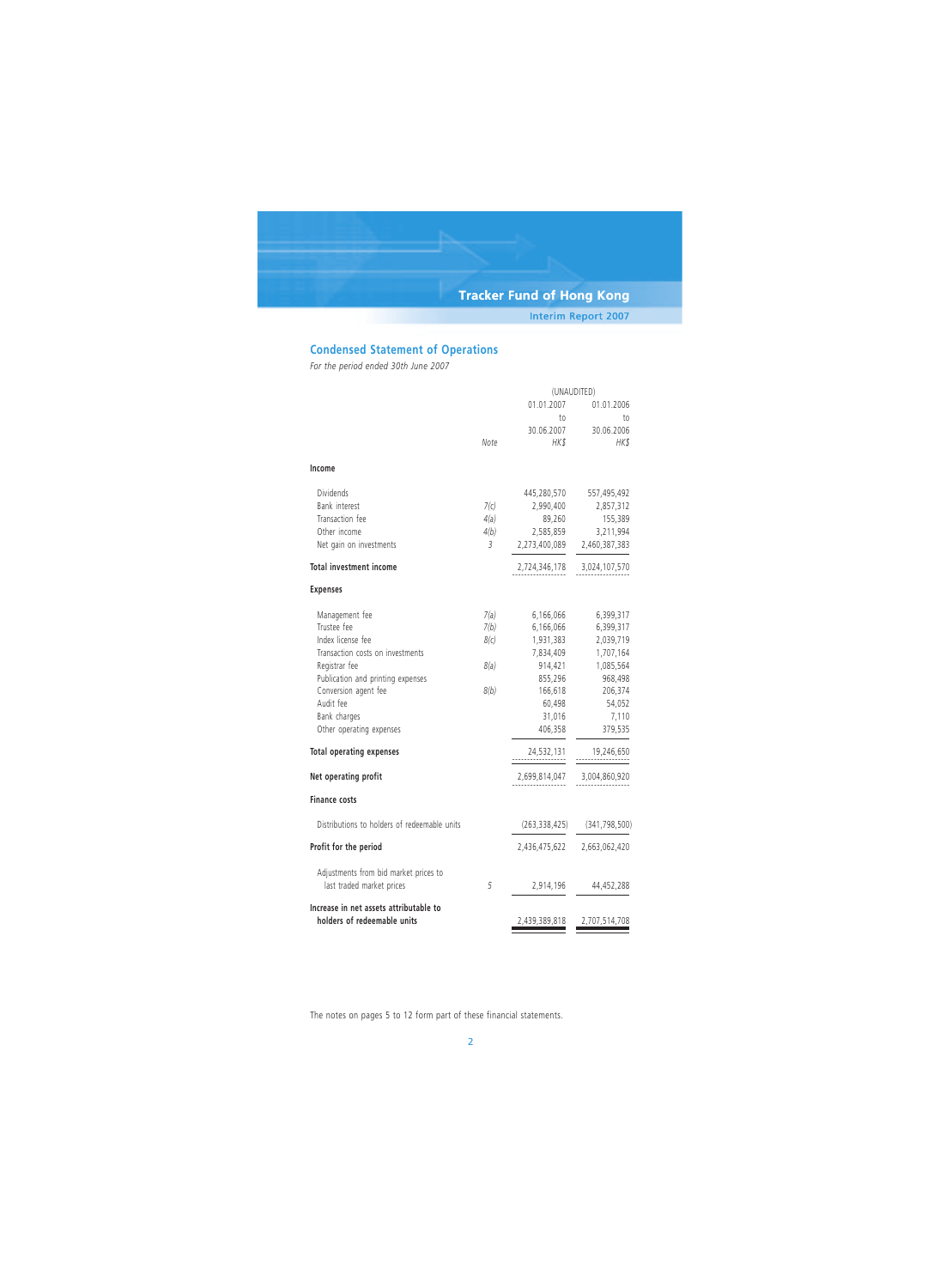Interim Report 2007

## **Condensed Statement of Changes in Net Assets Attributable to Holders of Redeemable Units**

*For the period ended 30th June 2007*

|                                                                               | (UNAUDITED) |                               |                                     |
|-------------------------------------------------------------------------------|-------------|-------------------------------|-------------------------------------|
|                                                                               |             | 01.01.2007                    | 01.01.2006                          |
|                                                                               |             | $\overline{10}$               | to                                  |
|                                                                               |             | 30.06.2007                    | 30.06.2006                          |
|                                                                               | Note        | HK\$                          | HK\$                                |
| Net assets attributable to holders of<br>redeemable units at the beginning of |             |                               |                                     |
| the period                                                                    |             |                               | 26,602,946,195 27,048,038,344       |
| Redemption of units                                                           | 9           |                               | $(1,948,178,713)$ $(4,061,203,155)$ |
| Net further cash amount received on<br>redemption of units                    |             | 176                           | 3,474                               |
| Net redemption of units                                                       |             | (1,948,178,537)               | (4,061,199,681)                     |
|                                                                               |             |                               | 24,654,767,658 22,986,838,663       |
| Increase in net assets attributable to                                        |             |                               |                                     |
| holders of redeemable units                                                   |             |                               | 2,439,389,818 2,707,514,708         |
| Net assets attributable to holders of<br>redeemable units at the end of       |             |                               |                                     |
| the period (at last traded market prices)                                     |             | 27,094,157,476 25,694,353,371 |                                     |

The notes on pages 5 to 12 form part of these financial statements.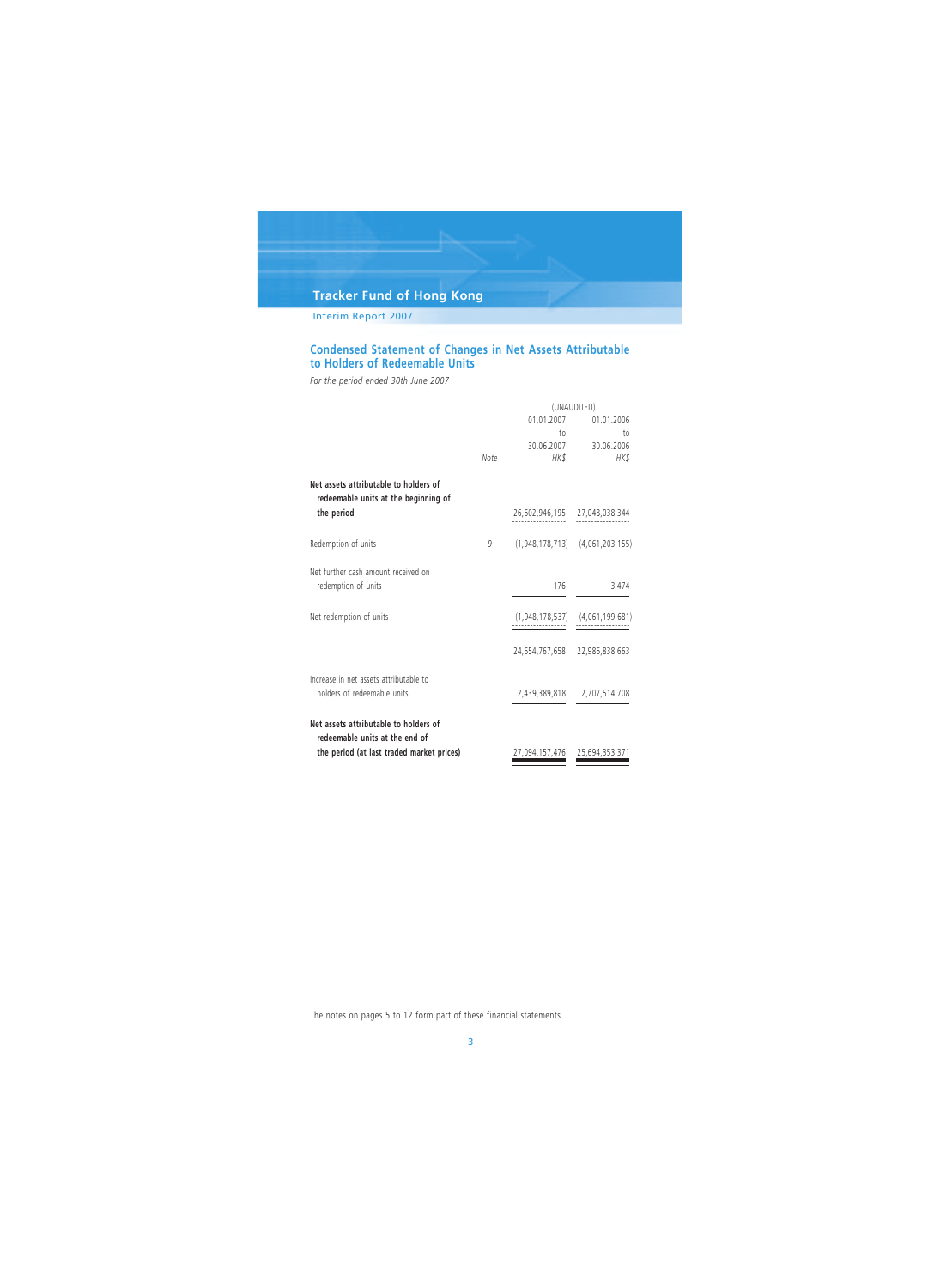Interim Report 2007

## **Condensed Statement of Cash Flows**

*For the period ended 30th June 2007*

|                                                      |      | 01.01.2007      | 01.01.2006      |
|------------------------------------------------------|------|-----------------|-----------------|
|                                                      |      | to              | to              |
|                                                      |      | 30.06.2007      | 30.06.2006      |
|                                                      | Note | HK\$            | HK\$            |
| Cash flows from operating activities                 |      |                 |                 |
| Sale of investments                                  | 9    | 3,340,555,556   | 659,801,184     |
| Purchase of investments                              | 9    | (3,326,719,242) | (658, 516, 273) |
| Dividends received                                   |      | 433,115,053     | 571,444,299     |
| Other income received                                |      | 2,585,859       | 3,211,994       |
| Bank interest received                               |      | 2,970,199       | 2,847,757       |
| Transaction fee received                             |      | 75,000          | 150,000         |
| Management fee paid                                  |      | (6, 200, 887)   | (6, 486, 435)   |
| Trustee fee paid                                     |      | (6, 200, 887)   | (6,486,435)     |
| Index license fee paid                               |      | (1,930,830)     | (2,064,725)     |
| Registrar fee paid                                   |      | (884, 457)      | (1,090,282)     |
| Publication and printing expenses paid               |      | (363, 147)      | (921, 148)      |
| Transaction costs on investments paid                |      | (7,834,409)     | (1, 707, 164)   |
| Conversion agent fee paid                            |      | (156,000)       | (220,000)       |
| Bank charges paid                                    |      | (60, 337)       | (651)           |
| Other operating expenses paid                        |      | (320, 980)      | (215, 776)      |
| Net cash generated from                              |      |                 |                 |
| operating activities                                 |      | 428,630,491     | 559,746,345     |
| Cash flows from financing activities                 |      |                 |                 |
| Redemption of units                                  |      | (9, 476, 770)   | (24, 167, 734)  |
| Net further cash amount received on                  |      |                 |                 |
| redemption of units                                  |      | 176             | 3,474           |
| Interim distribution paid                            |      | (263, 338, 425) | (341, 798, 500) |
| Net cash used in financing activities                |      | (272,815,019)   | (365, 962, 760) |
| Net increase in cash and cash equivalents            |      | 155,815,472     | 193,783,585     |
| Cash and cash equivalents at the                     |      |                 |                 |
| beginning of the period                              |      | 76,646,478      | 68,329,644      |
| Cash and cash equivalents at the end                 |      |                 |                 |
| of the period                                        |      | 232,461,950     | 262,113,229     |
| Analysis of balances of cash and<br>cash equivalents |      |                 |                 |
| Bank balances                                        |      | 232,461,950     | 262, 113, 229   |

Please refer to note 9 on page 10 for details of major non-cash transactions. The notes on pages 5 to 12 form part of these financial statements.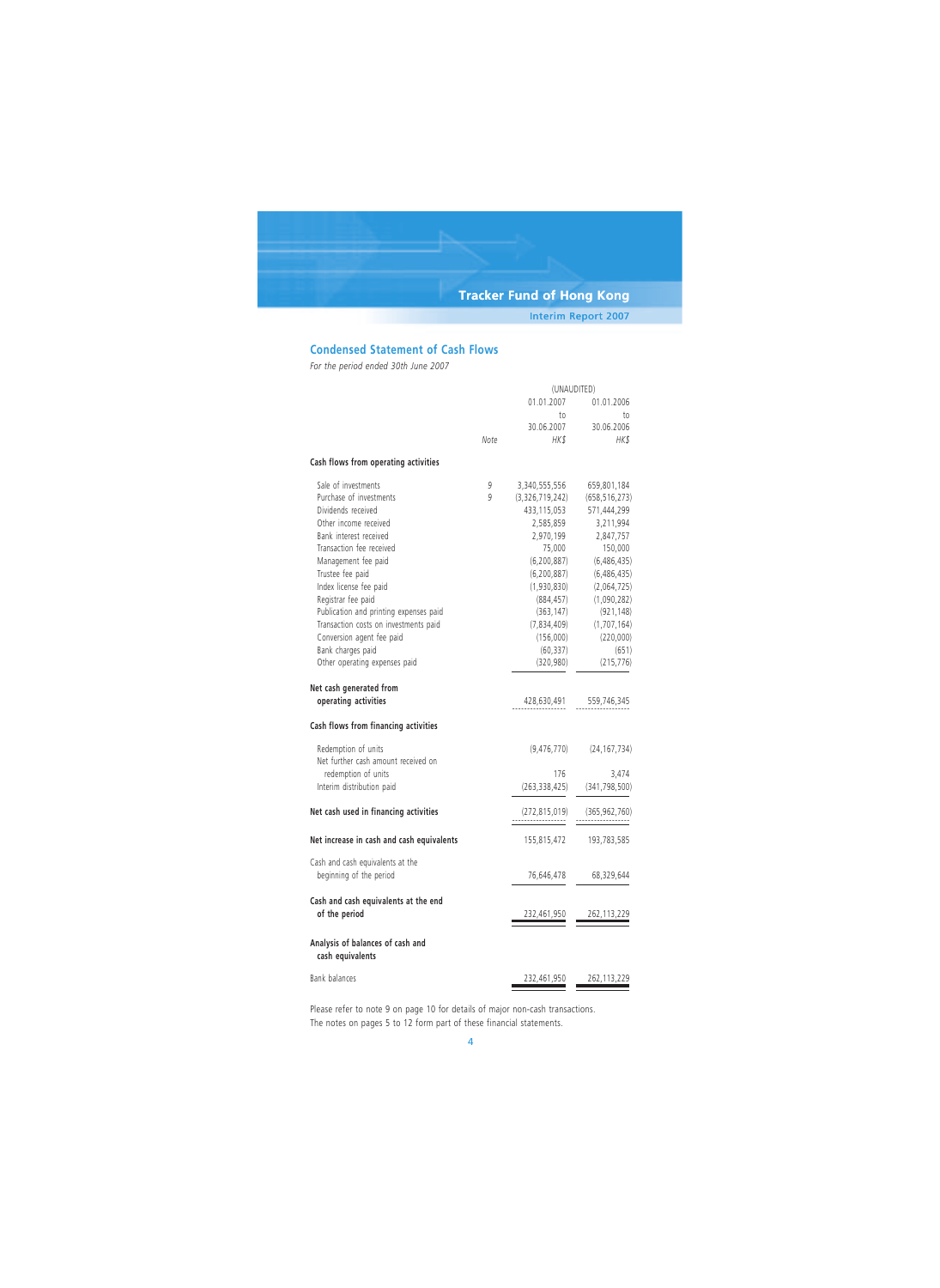### Interim Report 2007

### **Notes to the Unaudited Condensed Financial Statements**

#### **1 General information**

Tracker Fund of Hong Kong (the "Fund") is a unit trust governed by its Trust Deed dated 23rd October 1999 (the "Trust Deed"). The Fund is authorized by the Securities & Futures Commission of Hong Kong under Section 104(1) of the Hong Kong Securities and Futures Ordinance. The Fund is also listed on the Stock Exchange of Hong Kong Limited (a subsidiary of The Hong Kong Exchanges and Clearing Limited).

The Fund's objective is to provide investment results that closely correspond to the performance of the Hang Seng Index (the "Index").

#### **2 Basis of preparation and accounting policies**

These unaudited condensed Interim Financial Statements ("Interim Financial Statements") have been prepared in accordance with Hong Kong Accounting Standard ("HKAS") 34 "Interim Financial Reporting", issued by the Hong Kong Institute of Certified Public Accountants. The Interim Financial Statements are prepared under the historical cost convention as modified by the revaluation of investments.

The accounting policies and methods of computation used in the preparation of these Interim Financial Statements are consistent with those used in the Annual Financial Statements for the year ended 31st December 2006.

#### **3 Net gain on investments**

|                                         | (UNAUDITED)                 |             |  |
|-----------------------------------------|-----------------------------|-------------|--|
|                                         | 01.01.2007<br>01.01.2006    |             |  |
|                                         | to                          | to          |  |
|                                         | 30.06.2007                  | 30.06.2006  |  |
|                                         | HK\$                        | HK \$       |  |
| Change in unrealized gain/loss in value |                             |             |  |
| of investments                          | (262, 708, 534)             | 935,718,880 |  |
| Realized gain on sale of investments    | 2,536,108,623 1,524,668,503 |             |  |
|                                         | 2,273,400,089 2,460,387,383 |             |  |
|                                         |                             |             |  |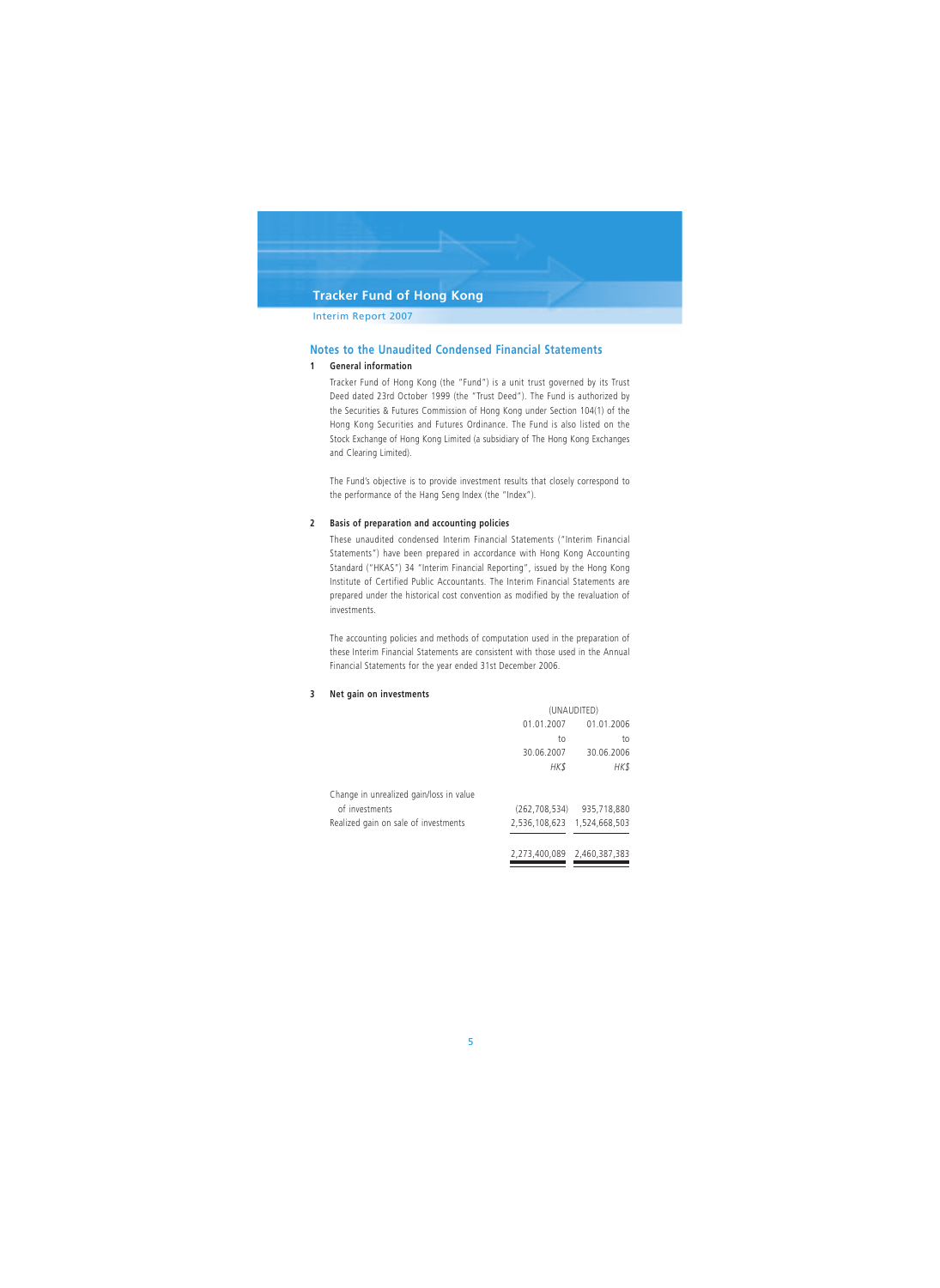## **Notes to the Unaudited Condensed Financial Statements (Continued)**

### **4 Income**

*(a) Transaction fee*

With effect from 1st June 2006, the transaction fee with respect to the creation and redemption application has been reduced from HK\$30,000 per application to HK\$15,000 per total aggregate creation and redemption application per day per Participating Dealer. Prior to 1st June 2006, the Fund was entitled to receive a transaction fee of HK\$30,000 per application for the creation or redemption of units.

*(b) Other income*

Other income represents registrar charges levied on unitholders (other than HKSCC Nominees) who hold units registered in their own names as at each Record Date for the relevant distribution. Currently, these charges amount to HK\$80 per year per unitholder. Such charges are deducted on a halfyearly basis from the half-yearly distributions payable to the relevant unitholders.

### **5 Number of units in issue and net assets attributable to holders of redeemable units**

In accordance with the provisions of the Fund's Trust Deed, listed investments and investments with prices quoted in over the counter markets or by market makers are stated at the last traded price on the valuation day for the purpose of determining net asset value per unit for creations and redemptions and for various fee calculations. However, the accounting policy of the Fund for the purpose of compliance with HKAS 39 and for reporting purpose is to value its investments at the relevant bid market prices on the Statement of Net Assets date. The difference between the valuation of these investments as stated in the condensed financial statements and the valuation methodology indicated in the Fund's Trust Deed, results in a decrease in value of investments by HK\$11,544,505 as at 30th June 2007 (as at 31st December 2006: HK\$8,630,309). The amount of the adjustment recognized in the Condensed Statement of Operations is HK\$2,914,196 (for the period ended 30th June 2006: HK\$44,452,288).

Net assets attributable to holders of redeemable units at last traded market prices represent a liability in the Condensed Statement of Net Assets, carried at the redemption amount that would be payable at the period end date if the unitholders exercised the right to redeem the units in the Fund.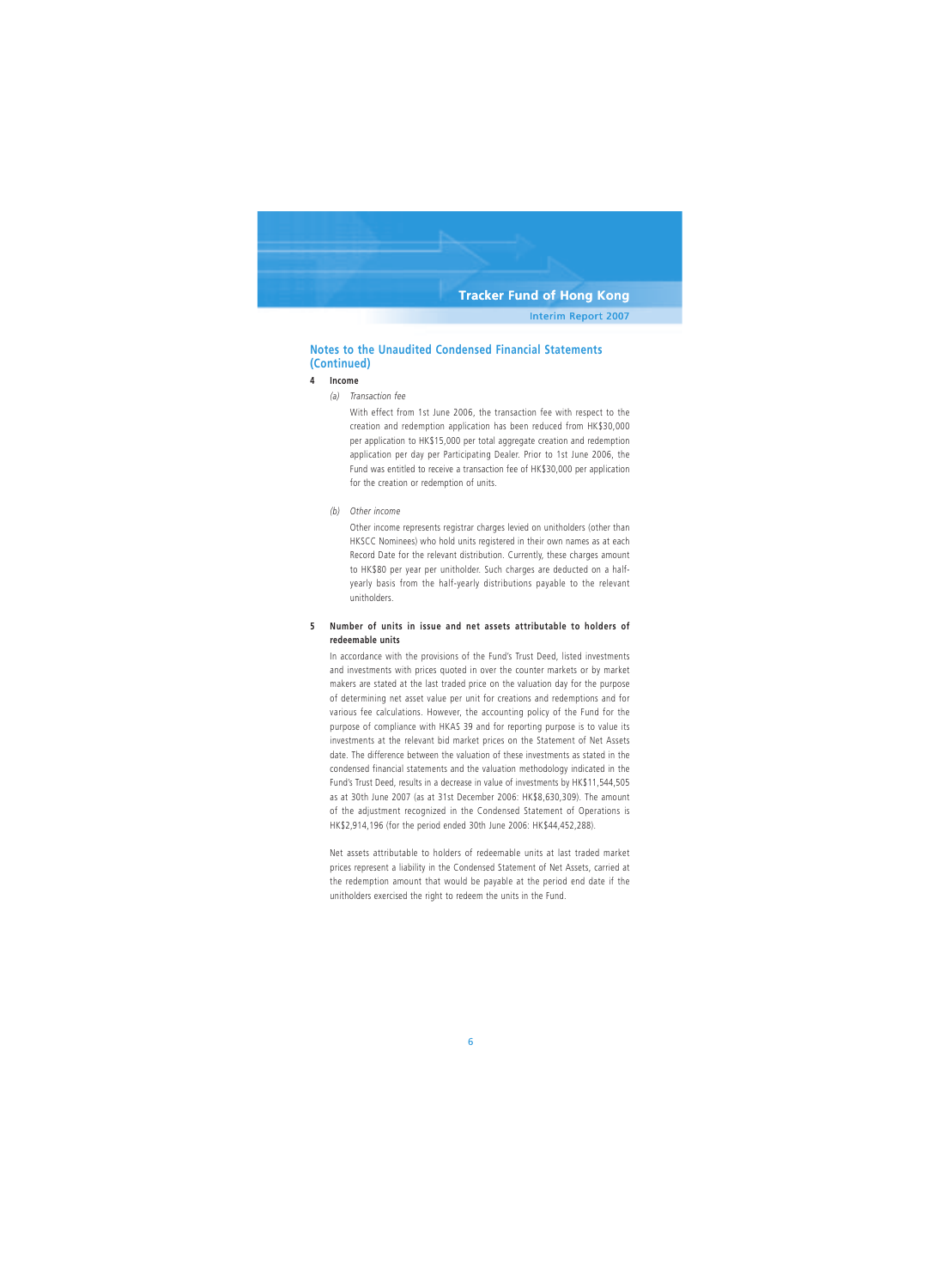Interim Report 2007

## **Notes to the Unaudited Condensed Financial Statements (Continued)**

**5 Number of units in issue and net assets attributable to holders of redeemable units (Continued)**

|                                                                                            |                               | (UNAUDITED)<br>Number of units               |                                |
|--------------------------------------------------------------------------------------------|-------------------------------|----------------------------------------------|--------------------------------|
|                                                                                            | 01.01.2007                    | 01.07.2006                                   | 01.01.2006                     |
|                                                                                            | to<br>30.06.2007              | 10 <sub>1</sub><br>31.12.2006                | to<br>30.06.2006               |
| Units in issue at the beginning<br>of the period<br>Redemption of units                    | 1,321,992,500<br>(95,000,000) | 1,553,992,500<br>(232,000,000)               | 1,801,992,500<br>(248,000,000) |
| Units in issue at the end<br>of the period                                                 | 1,226,992,500                 | 1,321,992,500                                | 1,553,992,500                  |
|                                                                                            | HK\$                          | HK\$                                         | HK\$                           |
| Net assets attributable to holders<br>of redeemable units                                  |                               | 27,094,157,476 26,602,946,195 25,694,353,371 |                                |
| Net assets attributable to holders<br>of redeemable units (per unit)                       | 22.08                         | 20.12                                        | 16.53                          |
| Net asset value per Creation Unit<br>(1 Creation Unit is equivalent to<br>1,000,000 units) | 22,081,763                    | 20,123,371                                   | 16,534,413                     |

#### **6 Taxation**

No provision for Hong Kong profits tax has been made as the interest, dividend income and realized gains on disposal of investments of the Fund are excluded from the charge to profits tax under Section 14, Section 26 or Section 26A of the Hong Kong Inland Revenue Ordinance.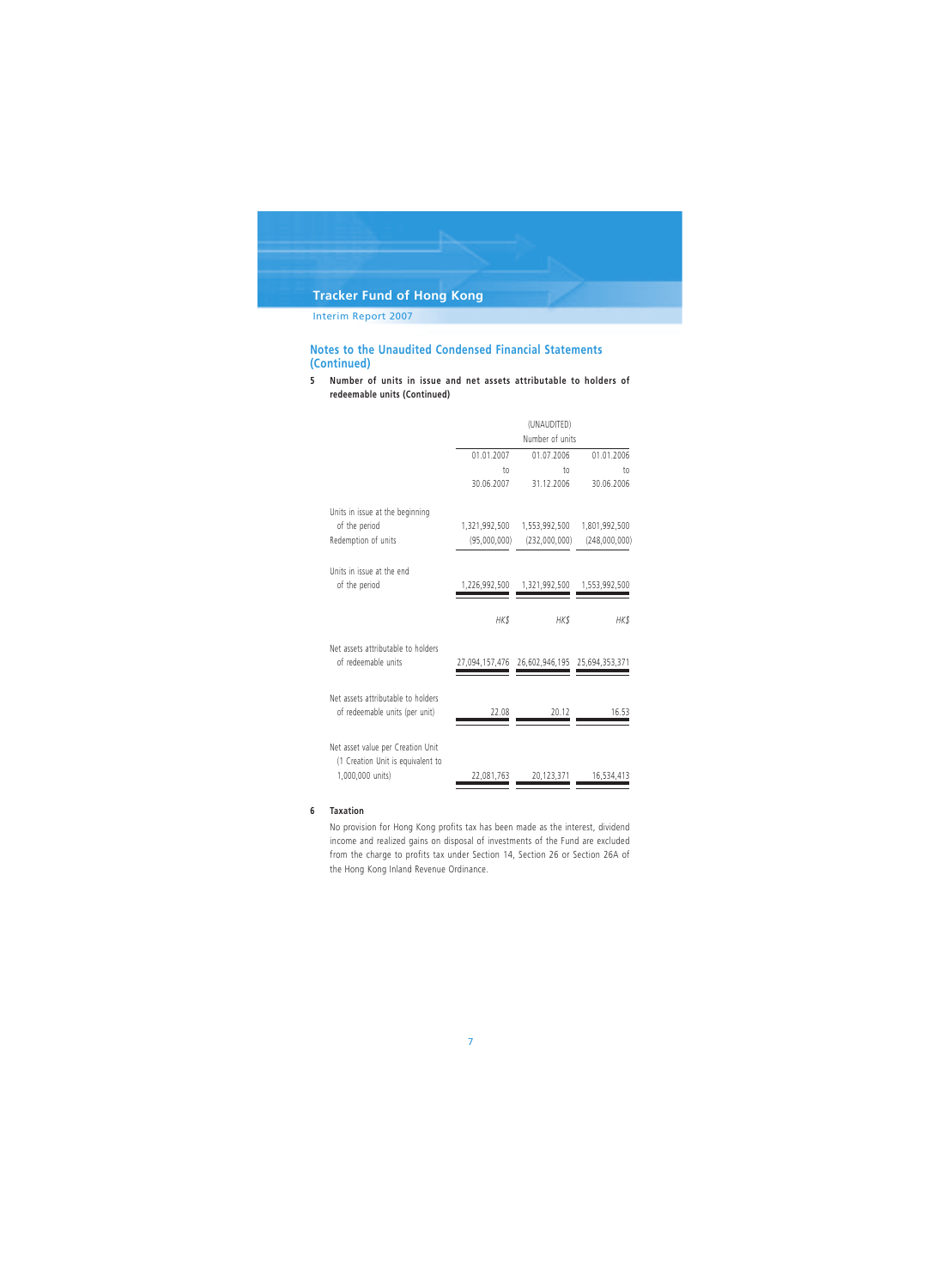## **Notes to the Unaudited Condensed Financial Statements (Continued)**

#### **7 Transactions with the Manager and its Connected Persons**

Connected Persons of the Manager are those as defined in the Code on Unit Trusts and Mutual Funds established by the Securities & Futures Commission of Hong Kong (the "SFC Code"). All transactions entered into during the period between the Fund and the Manager and its Connected Persons were carried out in the normal course of business and on normal commercial terms. To the best of the Manager's knowledge, the Fund does not have any other transactions with Connected Persons except for what is disclosed below.

The directors and officers of the Manager may transact in the units of the Fund as principal provided that prior written notice is obtained from the Trustee. As of 30th June 2007, the directors and officers of the Manager together held 10,960 units in the Fund (as at 31st December 2006: 27,820 units).

*(a) Management fee*

The fee payable to the Manager is calculated at the following annual rates of the net asset value of the Fund on the last dealing day in the relevant quarter:

| For first HK\$15 billion of the net asset value | 0.050%    |
|-------------------------------------------------|-----------|
| For next HK\$15 billion of the net asset value  | 0.045%    |
| For next HK\$15 billion of the net asset value  | $0.030\%$ |
| Any amount by which the net asset value         |           |
| exceeds HK\$45 billion                          | 0.025%    |

The management fee is accrued daily and is payable quarterly in arrears.

*(b) Trustee fee*

The fee payable to the Trustee is calculated at the following annual rates of the net asset value of the Fund of the last dealing day in the relevant quarter:

| For first HK\$15 billion of the net asset value | 0.050% |
|-------------------------------------------------|--------|
| For next HK\$15 billion of the net asset value  | 0.045% |
| For next HK\$15 billion of the net asset value  | 0.030% |
| Any amount by which the net asset value         |        |
| exceeds HK\$45 billion                          | 0.025% |

The trustee fee is accrued daily and payable quarterly in arrears.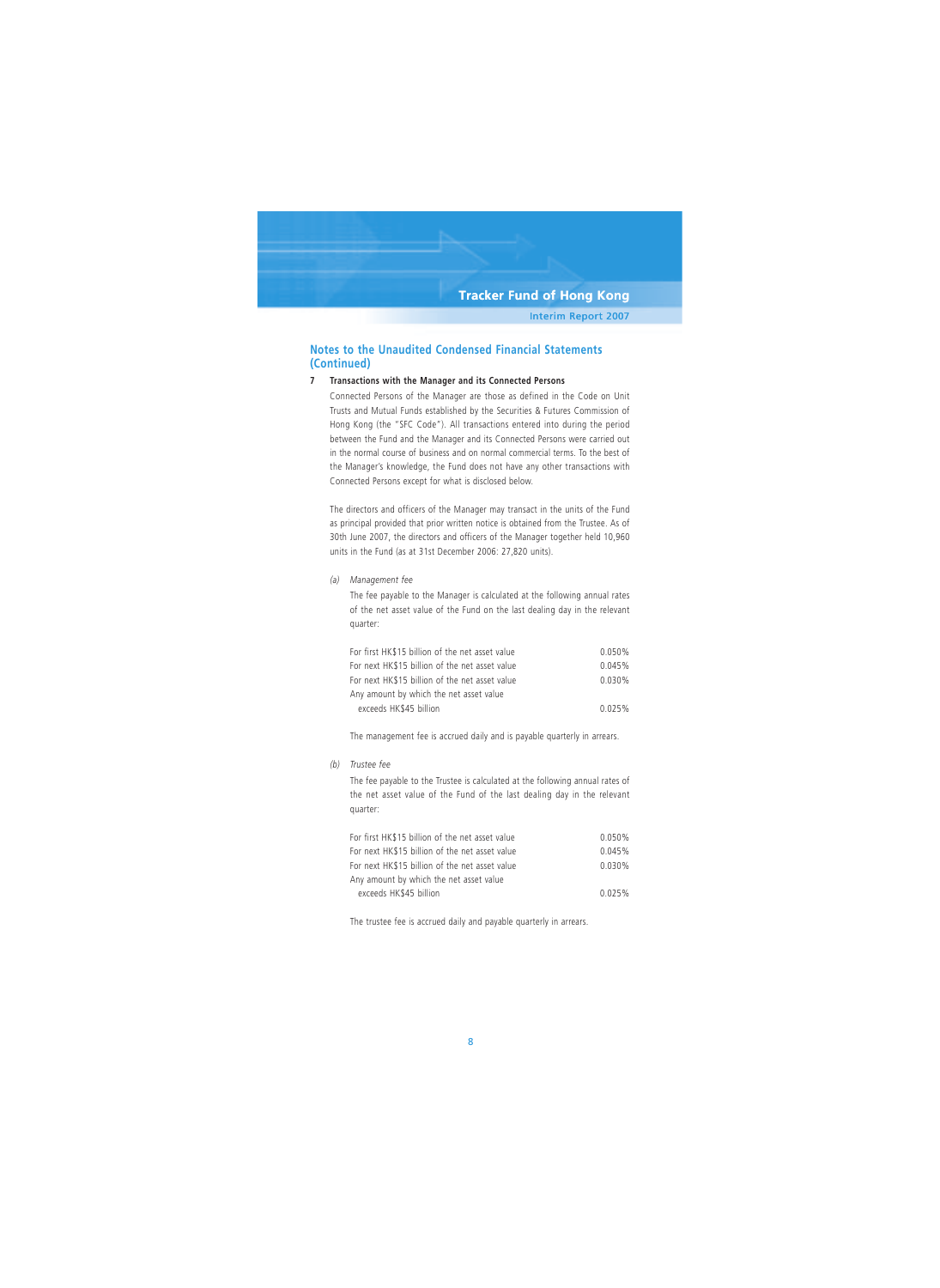Interim Report 2007

## **Notes to the Unaudited Condensed Financial Statements (Continued)**

#### **7 Transactions with the Manager and its Connected Persons (Continued)**

*(c) Bank balances*

Bank balances are maintained with the Trustee. Bank balances held with the Trustee as at 30th June 2007 was HK\$232,461,950 (as at 31st December 2006: HK\$76,646,478). During the period, interest earned on the above bank balances was HK\$2,990,400 (for the period ended 30th June 2006: HK\$ 2,857,312).

#### **8 Other fees**

*(a) Registrar fee*

The fee payable to the Registrar is calculated based on the number of unitholders on the register on the first business day of the relevant month at the following fee scale, subject to a monthly maximum aggregate registrar fee of HK\$1,000,000.

> *HK\$* (per month)

| For first 2,000 Unitholders                                      | 9.500 |
|------------------------------------------------------------------|-------|
| For every additional 1,000 Unitholders up to 70,000 Unitholders  | 2.000 |
| For every additional 1,000 Unitholders up to 100,000 Unitholders | 1.700 |
| For every additional 1,000 Unitholders up to 200,000 Unitholders | 1.800 |
| For every additional 1,000 Unitholders up to 300,000 Unitholders | 1.500 |
| For every additional 1,000 Unitholders above 300,000 Unitholders | 1.200 |
|                                                                  |       |

In addition, the Registrar is reimbursed for all of its out-of-pocket expenses incurred in connection with performing its services.

The registrar fee is accrued daily and is payable monthly in advance.

*(b) Conversion agent fee*

The Conversion Agent received the higher of a monthly retainer fee of HK\$16,000 plus a transaction fee of HK\$12,000 for each creation or redemption application. Prior to 1st June 2006, a minimum monthly fee of HK\$36,000 was applied.

The conversion agent fee is accrued daily and payable monthly in arrears.

*(c) Index license fee*

The index license fee is calculated at the rate of 0.015% per annum on the daily average net asset value of the Fund, subject to a minimum of US\$10,000 per annum.

The index license fee is accrued daily and is payable quarterly in arrears.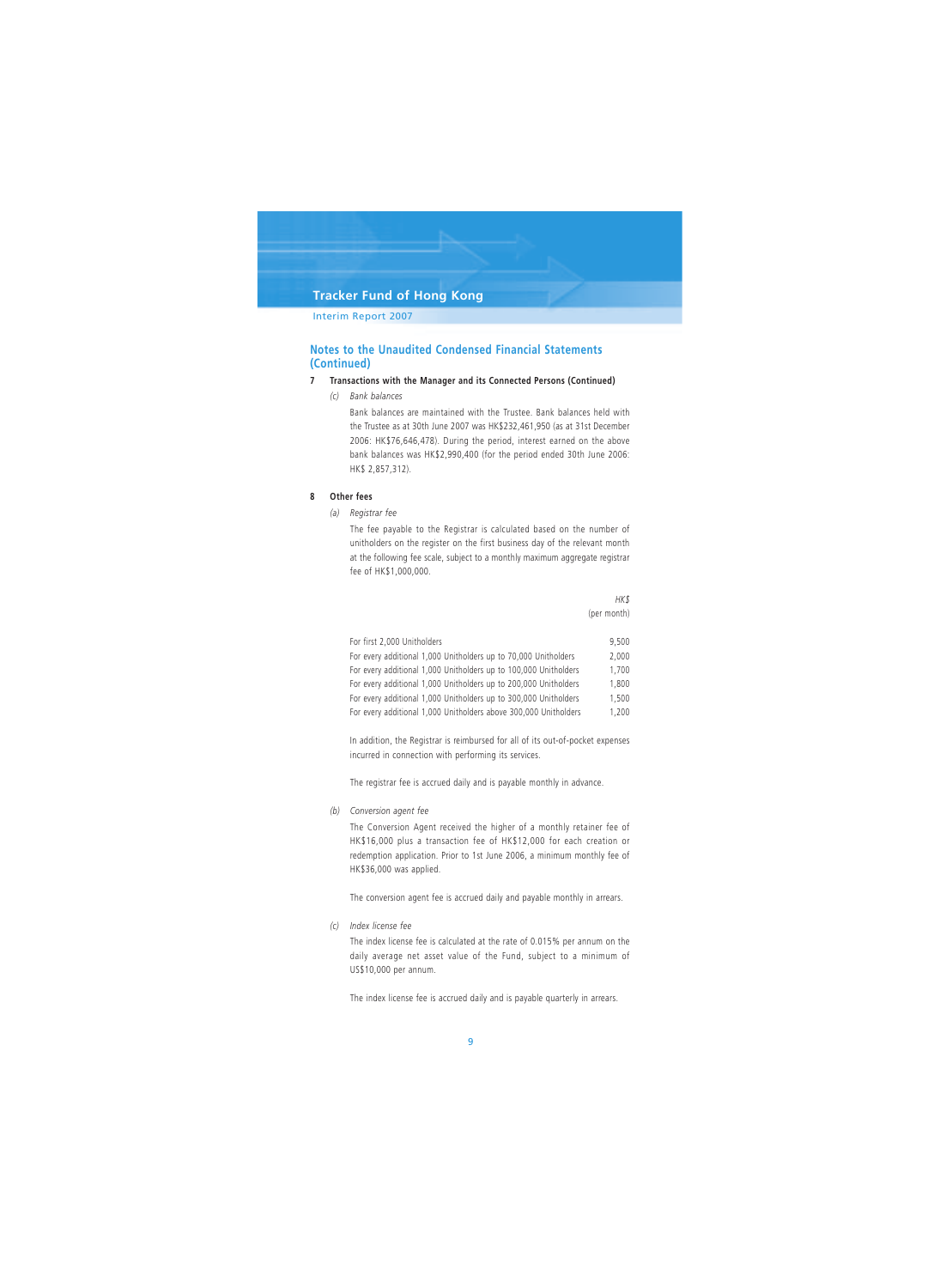## **Notes to the Unaudited Condensed Financial Statements (Continued)**

#### **9 Major non-cash transactions**

In accordance with the Fund's Trust Deed and since the termination of the Tap agreement, units can only be issued through an in-kind creation of an Index Basket and not through a cash subscription. For each Creation Unit (of 1,000,000 units), the Fund receives an Index Basket consisting of constituent shares as determined by the Manager on a daily basis. During the period, the Fund did not issue any units (for the period ended 30th June 2006: nil) in exchange for Index Baskets by the Manager.

In accordance with the Fund's Trust Deed, units are redeemed in-kind with the remaining balances in cash and are not redeemable for cash only. During the period, the Fund redeemed 95,000,000 units (for the period ended 30th June 2006: 248,000,000 units) in exchange for Index Baskets consisting of investments valued at HK\$1,938,701,943 (for the period ended 30th June 2006: HK\$4,037,035,421) by the Manager with remaining balances in cash, totaling HK\$1,948,178,713 (for the period ended 30th June 2006: HK\$4,061,203,155).

#### **10 Soft dollar practices**

The Manager may effect transactions, provided that any such transaction is consistent with standards of "best execution", by or through the agency of another person for the account of the Fund with whom the Manager or any of its Connected Persons have an arrangement under which that party will from time to time provide to or procure for the Manager or any of its Connected Persons goods, services or other benefits (such as research and advisory services, computer hardware associated with specialized software or research services and performance measures) the nature of which is such that their provision can reasonably be expected to benefit the Fund as a whole and may contribute to an improvement in the performance of the Fund. For the avoidance of doubt, such goods and services may not include travel, accommodation, entertainment, general administrative goods or services, general office equipment or premises, membership fees, employees' salaries or direct money payments.

Since the inception of the Fund, the Manager had not participated in any soft dollar arrangements in respect of any transactions for the account of the Fund.

#### **11 Investment limitation and prohibitions under the SFC Code**

The SFC Code allows the Fund to invest in constituent securities issued by a single issuer for more than 10% of the Fund's net asset value provided that the investment is limited to any constituent securities that each accounts for more than 10% of the weighting of the Index and the Fund's holding of any such constituent securities may not exceed their respective weightings in the Index (except as a result of changes in the composition of the Index and the excess is transitional and temporary in nature).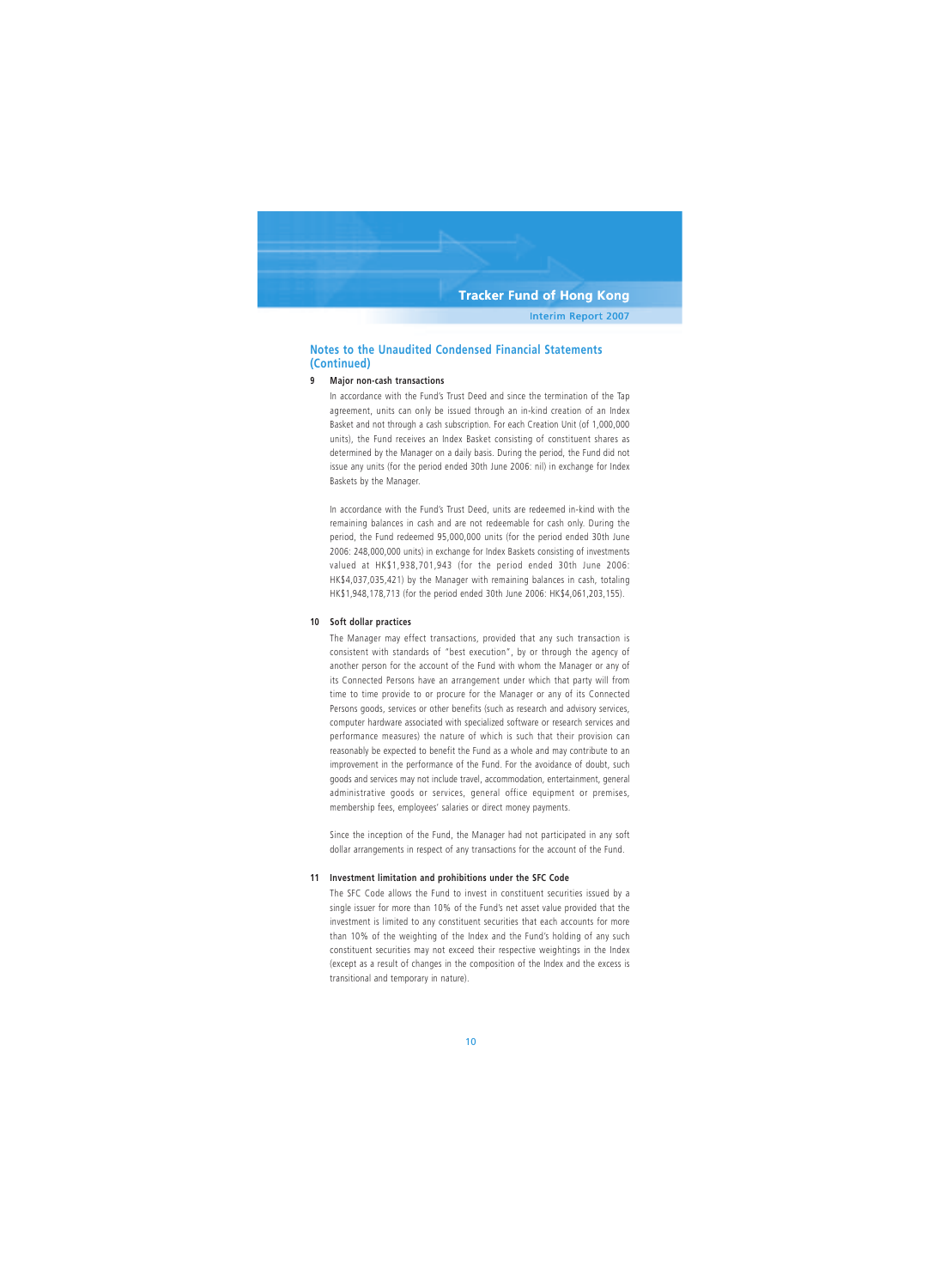Interim Report 2007

## **Notes to the Unaudited Condensed Financial Statements (Continued)**

#### **11 Investment limitation and prohibitions under the SFC Code (Continued)**

Constituent securities that account for more than 10% of the net asset value of the Fund as at 30th June 2007 were as follows:

|                   |         | Respective weighting<br>in the Index $(\%)$ |                       | % of net asset value |
|-------------------|---------|---------------------------------------------|-----------------------|----------------------|
|                   | 3062007 |                                             | 31.12.2006 30.06.2007 | 31.12.2006           |
| HSBC Holdings plc | 18.3    | 23.2                                        | 18.1                  | 23.0                 |
| China Mobile Ltd. | 171     | 196                                         | 169                   | 19.6                 |

#### **12 Financial risk management**

The objective of the Fund is to provide investment results that closely correspond to the performance of the index. The risk exposures inherent in the Fund as at 30th June 2007 are summarized below.

*(a) Market price risk*

The Fund's investments are subject to the securities price risk inherent in all securities i.e. the value of holdings may fall as well as rise. The Fund's market price risk is managed through diversification of investment portfolio.

*(b) Credit risk*

Credit risk is the risk that an issuer or counterparty will be unable or unwilling to pay amounts in full when due.

The Fund's financial assets which are potentially subject to concentrations of credit risk consist principally of securities and bank balances.

The Fund limits its exposure to credit risk by transacting the majority of its securities and contractual commitment activity with well established brokerdealers, banks with high credit ratings and regulated exchanges that the Fund considers to be well established.

All transactions in securities are settled / paid for upon delivery using approved and reputable brokers. The risk of default is considered minimal since delivery of securities sold is only made once the broker has received payment. On a purchase, payment is made once the securities have been received by the broker. If either party fails to meet its obligation, the trade will fail.

Accordingly, the Fund has no signification concentration of credit risk.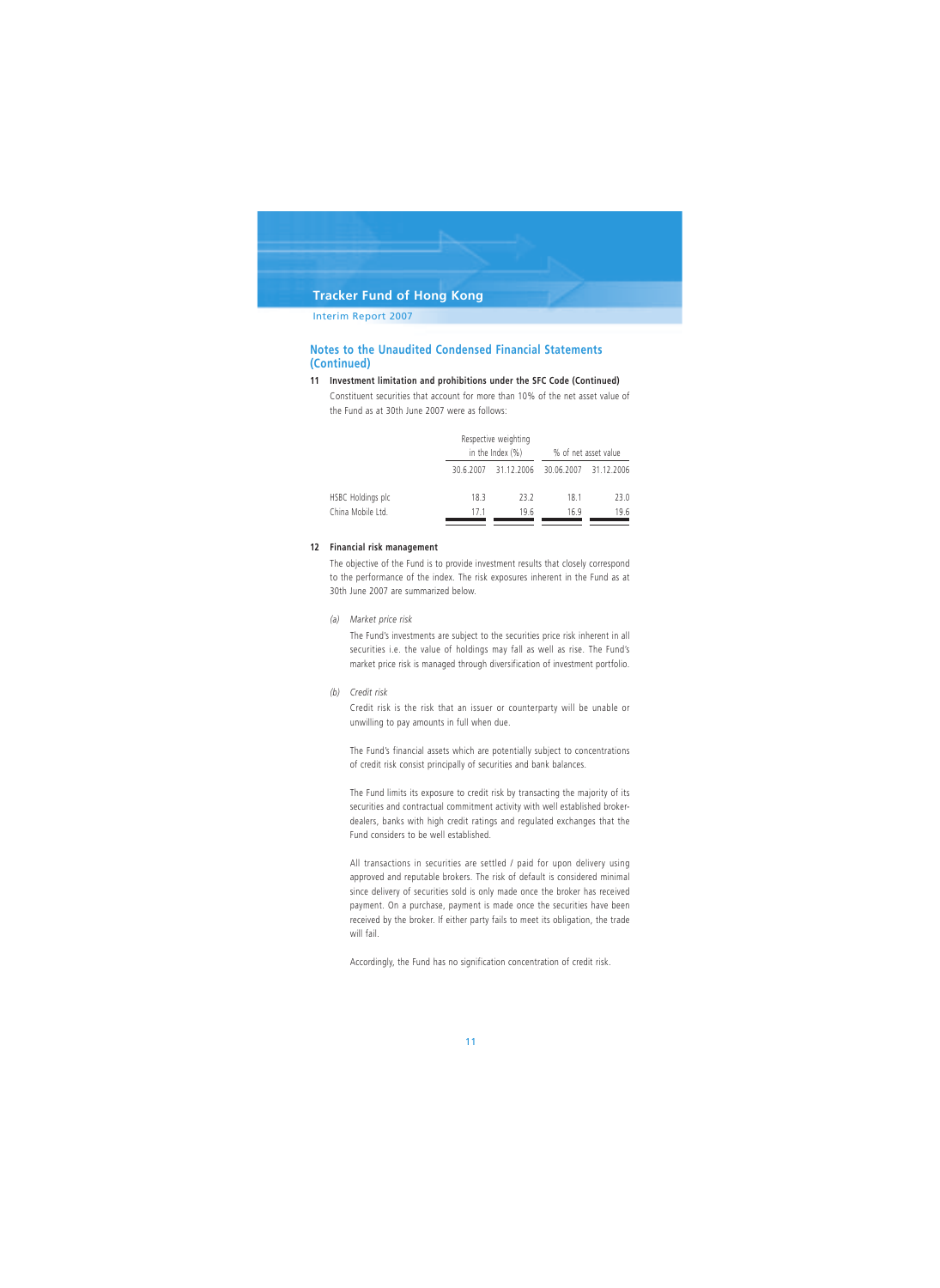## **Notes to the Unaudited Condensed Financial Statements (Continued)**

#### **12 Financial risk management (Continued)**

*(c) Interest rate risk*

The Fund is exposed to a minimal interest rate risk as the Fund invests mainly in equity securities and only the bank balances are exposed to interest rate risk which is considered to be minimal.

*(d) Currency risk*

Currency risk is the risk that the value of financial instruments will fluctuate due to changes in foreign exchange rates.

The Fund has no significant currency risk because substantially all assets and liabilities are denominated in Hong Kong Dollars, the Fund's functional and presentation currency.

#### *(e) Fair values of financial instruments*

The Fund's carrying amounts of securities, other assets and liabilities approximate to their fair values. Other assets and liabilities include bank balances, other receivables and payables which are realized or settled within a short period of time.

### **13 Distribution**

|                                         | (UNAUDITED)              |               |  |
|-----------------------------------------|--------------------------|---------------|--|
|                                         | 01.01.2007<br>01.01.2006 |               |  |
|                                         | to                       | to            |  |
|                                         | 30.06.2007               | 30.06.2006    |  |
|                                         | HK\$                     | HK\$          |  |
| Amount available for distribution       | 426,241,647              | 544,473,537   |  |
| Interim distribution                    |                          |               |  |
| - HK\$0.20 on 1,708,992,500 units       |                          |               |  |
| paid on 22nd May 2006                   |                          | (341.798.500) |  |
| - HK\$0.21 on 1,253,992,500 units       |                          |               |  |
| paid on 22nd May 2007                   | (263, 338, 425)          |               |  |
| Amount available for final distribution | 162,903,222              | 202,675,037   |  |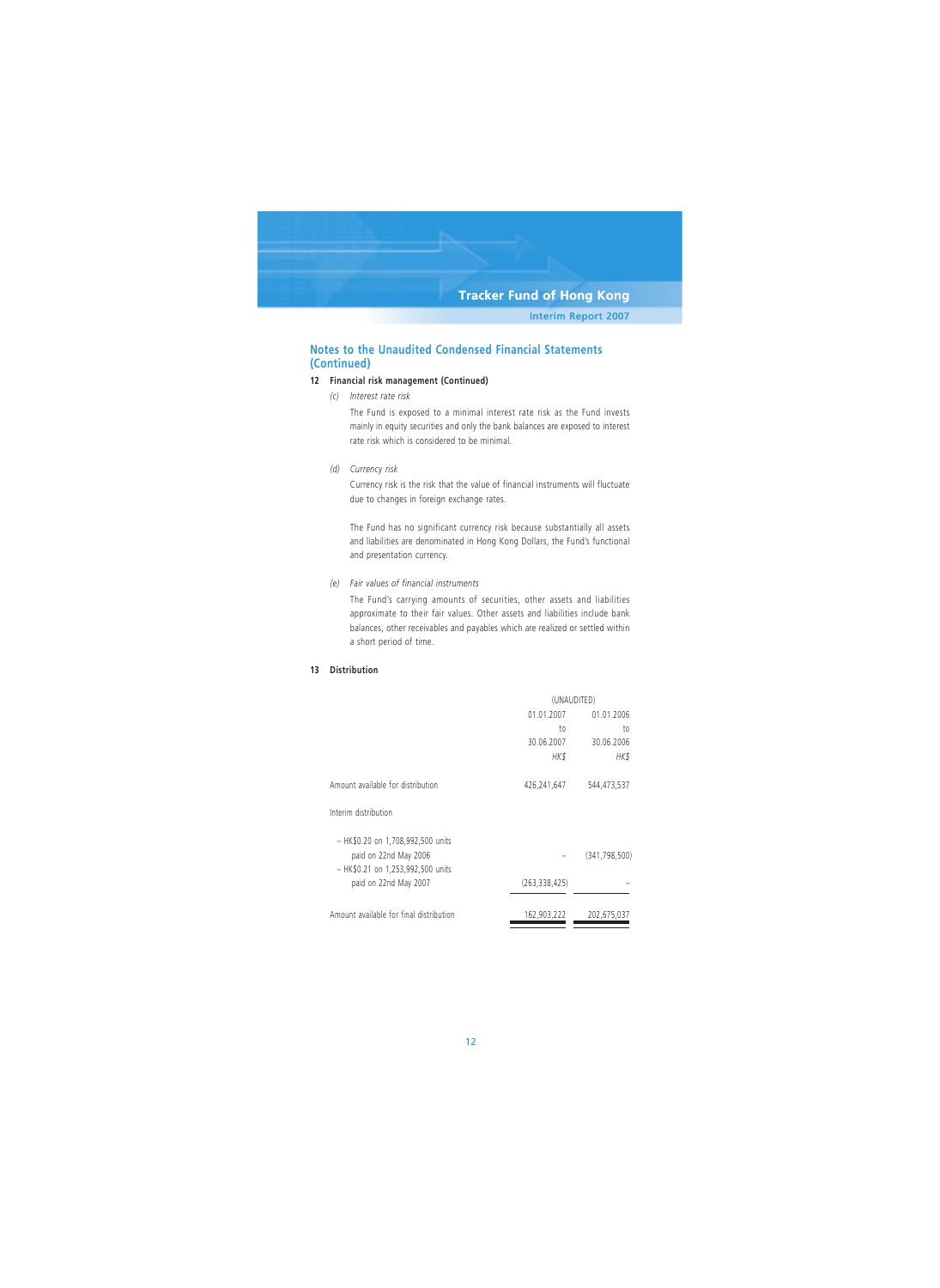Interim Report 2007

## **Investment Portfolio**

*As at 30th June 2007*

|                                              |              | (UNAUDITED)        | % of net |  |
|----------------------------------------------|--------------|--------------------|----------|--|
|                                              | Holdings     | Fair value<br>HK\$ | assets   |  |
| <b>Hong Kong</b>                             |              |                    |          |  |
| Listed investments (98.87%)                  |              |                    |          |  |
| Equities (98.87%)                            |              |                    |          |  |
| Properties (10.08%)                          |              |                    |          |  |
| Cheung Kong (Holdings) Ltd.                  | 9,184,481    | 940,490,854        | 3.47     |  |
| Hang Lung Group Ltd.                         | 14,374,914   | 385,247,695        | 1.42     |  |
| Henderson Land Development Co. Ltd.          | 6,260,576    | 333, 375, 672      | 1.23     |  |
| Sino Land Co. Ltd.                           | 16,019,366   | 261,115,666        | 0.96     |  |
| Sun Hung Kai Properties Ltd.                 | 8,644,825    | 813,478,033        | 3.00     |  |
|                                              |              | 2,733,707,920      | 10.08    |  |
| Finance (38.53%)                             |              |                    |          |  |
| Bank of China                                | 113,042,316  | 438,604,186        | 1.62     |  |
| Bank of China Hong Kong                      | 31,445,408   | 584,255,681        | 2.16     |  |
| Bank of East Asia Ltd.                       | 7,767,115    | 341,753,060        | 1.26     |  |
| China Construction Bank                      | 167,055,449  | 897,087,761        | 3.31     |  |
| China Life Insurance Co. Ltd.                | 36,882,453   | 1,034,552,807      | 3.82     |  |
| Hang Seng Bank Ltd.                          | 5,685,317    | 600,369,475        | 2.22     |  |
| Hong Kong Exchanges and Clearing Ltd.        | 5,298,665    | 586,032,349        | 2.16     |  |
| HSBC Holdings plc                            | 34, 335, 177 | 4,892,762,723      | 18.06    |  |
| Industrial and Commercial Bank of China Ltd. | 164,676,992  | 711,404,605        | 2.63     |  |
| Ping An Insurance (Group) Co. of China Ltd.  | 6,344,789    | 350,866,832        | 1.29     |  |
|                                              |              | 10,437,689,479     | 38.53    |  |
| Utilities (4.56%)                            |              |                    |          |  |
| China Light & Power Holdings Ltd.            | 10,146,138   | 532,164,938        | 1.96     |  |
| Hong Kong and China Gas Co. Ltd., The        | 22,528,386   | 371,267,801        | 1.37     |  |
| Hong Kong Electric Holdings Ltd.             | 8,461,326    | 333,376,244        | 1.23     |  |
|                                              |              | 1,236,808,983      | 4.56     |  |
|                                              |              |                    |          |  |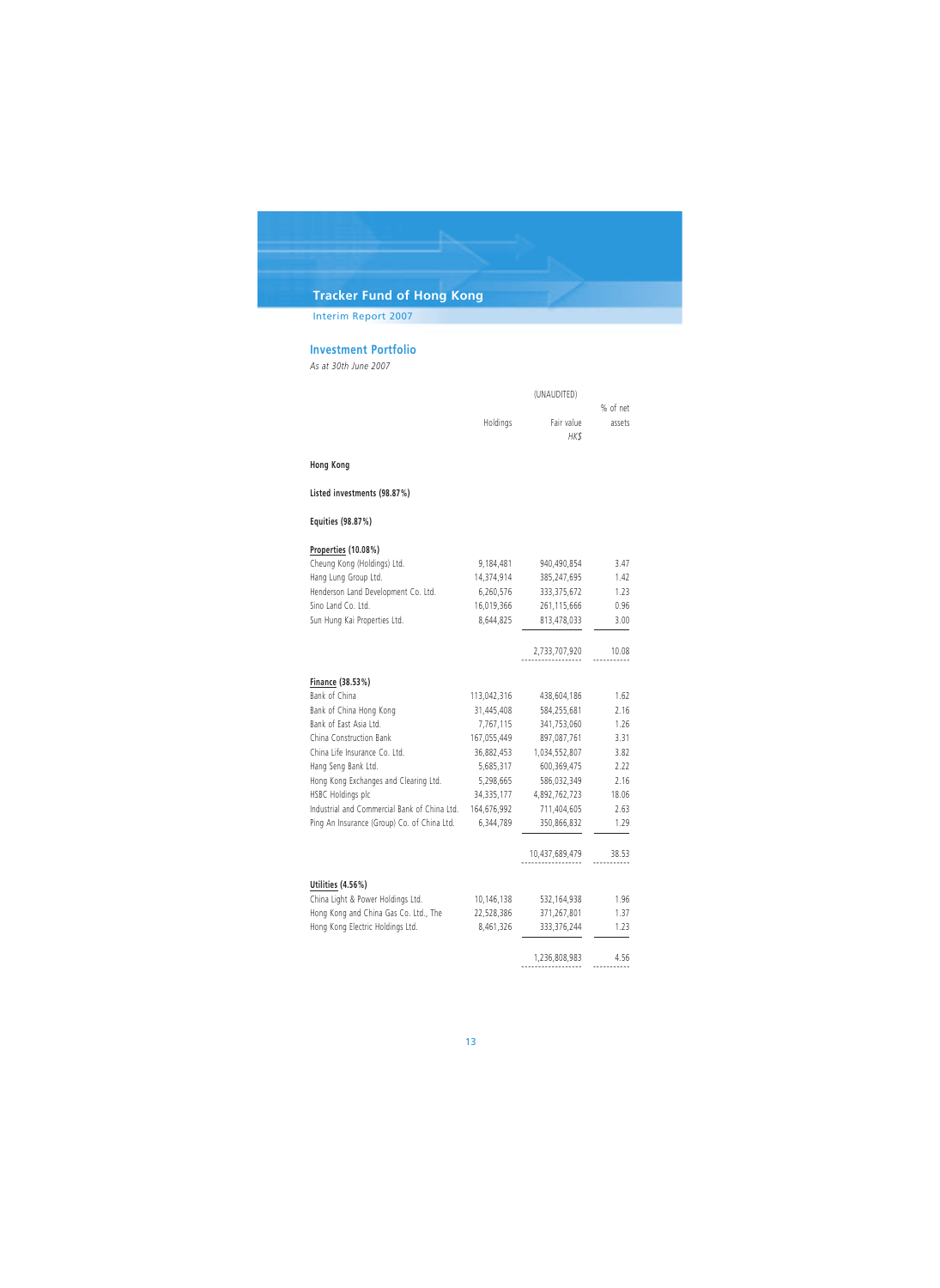Interim Report 2007

## **Investment Portfolio (Continued)**

*As at 30th June 2007*

|                                          | (UNAUDITED) |                |          |  |
|------------------------------------------|-------------|----------------|----------|--|
|                                          |             |                | % of net |  |
|                                          | Holdings    | Fair value     | assets   |  |
|                                          |             | HK\$           |          |  |
| Commerce and Industry (45.69%)           |             |                |          |  |
| Cathay Pacific Airways Ltd.              | 10,735,761  | 208,917,909    | 0.77     |  |
| Cheung Kong Infrastructure Holdings Ltd. | 5,585,977   | 161, 155, 437  | 0.59     |  |
| China Merchants Holdings (International) |             |                |          |  |
| Co. Ltd.                                 | 7,523,685   | 283,642,925    | 1.05     |  |
| China Mobile Ltd.                        | 54,513,739  | 4,579,154,076  | 16.90    |  |
| China Netcom Group Corp. (HK) Ltd.       | 18,136,349  | 390,838,321    | 1.44     |  |
| China Petroleum & Chemical Corporation   | 83,173,300  | 720,280,778    | 2.66     |  |
| China Resources Enterprise, Ltd.         | 8,232,363   | 242,031,472    | 0.89     |  |
| China Unicom Ltd.                        | 31,470,591  | 421,705,919    | 1.56     |  |
| CITIC Pacific Ltd.                       | 7,662,680   | 299,227,654    | 1.10     |  |
| CNOOC Ltd.                               | 128,859,124 | 1,140,403,247  | 4.21     |  |
| COSCO Pacific Ltd.                       | 7,772,579   | 158,949,241    | 0.59     |  |
| Esprit Holdings Ltd.                     | 5,492,186   | 544,824,851    | 2.01     |  |
| Foxconn International Holdings Ltd.      | 10,434,107  | 232,680,586    | 0.86     |  |
| Hutchison Whampoa Ltd.                   | 14,790,325  | 1,148,468,736  | 4.24     |  |
| Li & Fung Ltd.                           | 13,536,411  | 382,403,611    | 1.41     |  |
| MTR Corporation Ltd.                     | 13,754,642  | 255,011,063    | 0.94     |  |
| New World Development Co. Ltd.           | 14,641,811  | 286,393,823    | 1.06     |  |
| Pacific Century Cyberworks Ltd.          | 28,535,693  | 137,256,683    |          |  |
| Swire Pacific Ltd. (A Shares)            | 4,580,045   | 400,066,931    | 1.48     |  |
| Wharf (Holdings) Ltd., The               | 8,495,640   | 265,488,750    | 0.98     |  |
| Yue Yuen Industrial (Holdings) Ltd.      | 4,946,732   | 119,958,251    | 0.44     |  |
|                                          |             | 12,378,860,264 | 45.69    |  |
|                                          |             |                |          |  |
| Total listed investments                 |             | 26,787,066,646 | 98.86    |  |
| Total investments, at cost               |             | 14,691,376,360 |          |  |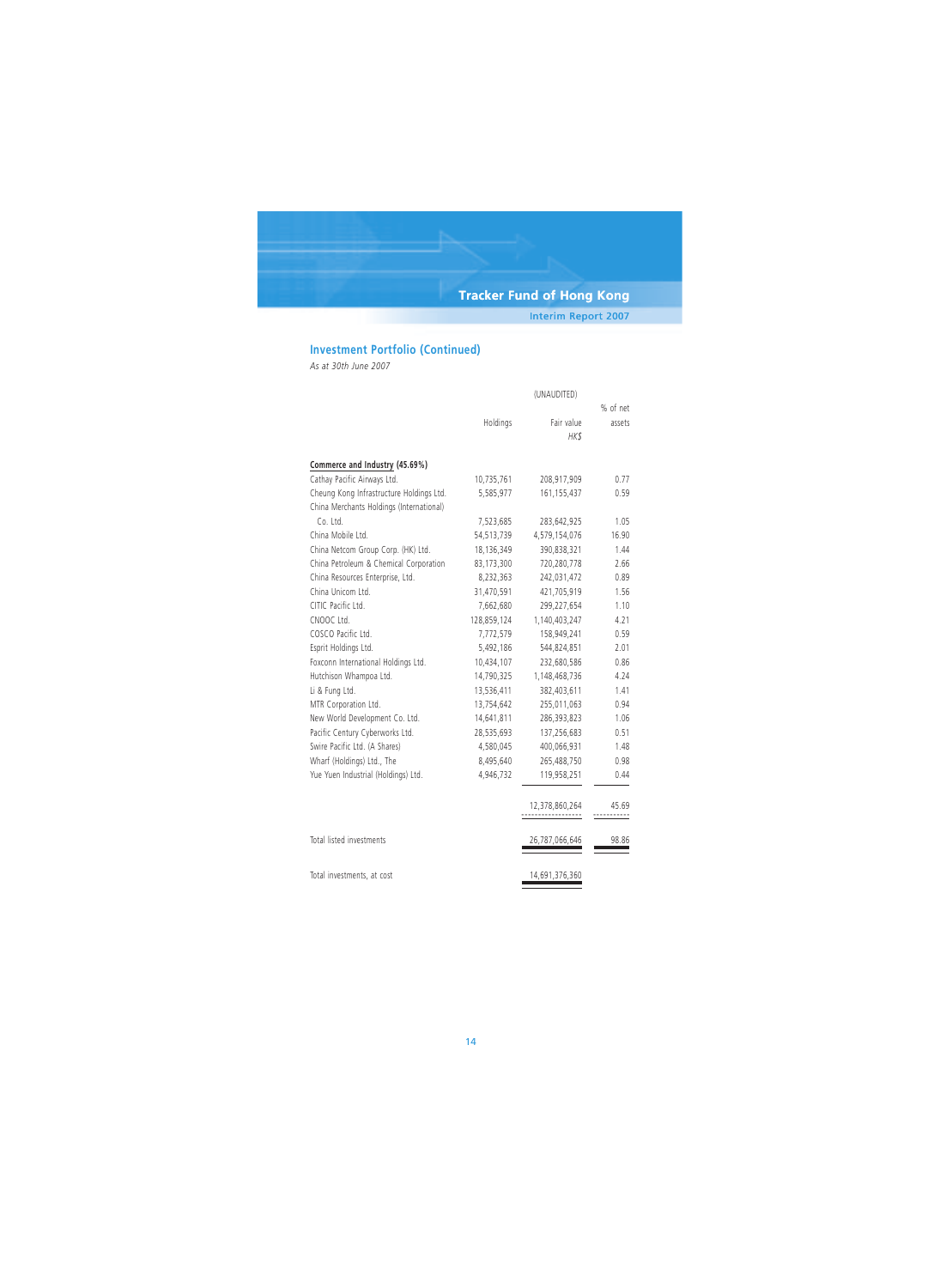## Interim Report 2007

## **Statement of Movements in Investment Portfolio**

*For the period ended 30th June 2007*

|                                                                                      | (UNAUDITED)<br>Holdings |                          |            |             |
|--------------------------------------------------------------------------------------|-------------------------|--------------------------|------------|-------------|
|                                                                                      | 31.12.2006              | Additions                | Disposals  | 30.06.2007  |
| Hong Kong<br><b>Listed investments</b><br><b>Equities</b>                            |                         |                          |            |             |
| Properties                                                                           |                         |                          |            |             |
| Cheung Kong (Holdings) Ltd.                                                          | 8,988,321               | 991,000                  | 794,840    | 9,184,481   |
| Hang Lung Group Ltd.                                                                 | 16,074,892              |                          | 1,699,978  | 14,374,914  |
| Henderson Land Development Co. Ltd.                                                  | 7,540,312               |                          | 1,279,736  | 6,260,576   |
| Sino Land Co. Ltd.                                                                   | 17,433,595              | 168,000                  | 1,582,229  | 16,019,366  |
| Sun Hung Kai Properties Ltd.                                                         | 9,671,030               |                          | 1,026,205  | 8,644,825   |
| Finance                                                                              |                         |                          |            |             |
| Bank of China                                                                        | 88,509,000              | 33,321,000               | 8,787,684  | 113,042,316 |
| Bank of China Hong Kong                                                              | 41,033,896              |                          | 9,588,488  | 31,445,408  |
| Bank of East Asia Ltd.                                                               | 5,993,811               | 2,296,600                | 523,296    | 7,767,115   |
| China Construction Bank                                                              | 130,799,503             | 49,244,000               | 12,988,054 | 167,055,449 |
| China Life Insurance Co. Ltd.                                                        |                         | 38,440,000               | 1,557,547  | 36,882,453  |
| Hang Seng Bank Ltd.                                                                  | 7,421,117               |                          | 1,735,800  | 5,685,317   |
| Hong Kong Exchanges and Clearing Ltd.                                                | 4,134,884               | 1,564,500                | 400,719    | 5,298,665   |
| HSBC Holdings plc                                                                    | 42,944,102              | 729,102                  | 9,338,027  | 34,335,177  |
| Industrial and Commercial Bank of China Ltd.                                         |                         | 171,627,000              | 6,950,008  | 164,676,992 |
| Ping An Insurance (Group) Co. of China Ltd.                                          |                         | 6,381,000                | 36,211     | 6,344,789   |
| <b>Utilities</b>                                                                     |                         |                          |            |             |
| China Light & Power Holdings Ltd.                                                    | 9,345,919               | 1,651,500                | 851,281    | 10,146,138  |
| Hong Kong & China Gas Co. Ltd., The                                                  | 21,384,052              | 3,016,997                | 1,872,663  | 22,528,386  |
| Hong Kong Electric Holdings Ltd.                                                     | 8,283,732               | 911,500                  | 733,906    | 8,461,326   |
| Commerce and industry                                                                |                         |                          |            |             |
| Cathay Pacific Airways Ltd.                                                          | 15,274,448              | $\overline{\phantom{0}}$ | 4,538,687  | 10,735,761  |
| Cheung Kong Infrastructure Holdings Ltd.<br>China Merchants Holdings (International) | 8,721,039               |                          | 3,135,062  | 5,585,977   |
| Co. Ltd.                                                                             | 9,005,633               | L.                       | 1,481,948  | 7,523,685   |
| China Mobile Ltd.                                                                    | 77,405,985              | ÷                        | 22,892,246 | 54,513,739  |
| China Netcom Group Corp. (HK) Ltd.                                                   | 25,793,116              |                          | 7,656,767  | 18,136,349  |
| China Petroleum & Chemical Corporation                                               | 65,122,000              | 24,516,000               | 6,464,700  | 83,173,300  |
| China Resources Enterprises, Ltd.                                                    | 9,098,989               |                          | 866,626    | 8,232,363   |
| China Unicom Ltd.                                                                    | 49,090,999              |                          | 17,620,408 | 31,470,591  |
| CITIC Pacific Ltd.                                                                   | 8,494,021               | L,                       | 831,341    | 7,662,680   |
| CNOOC Ltd.                                                                           | 168, 157, 351           |                          | 39,298,227 | 128,859,124 |
| COSCO Pacific Ltd.                                                                   | 8,651,359               |                          | 878,780    | 7,772,579   |
| Esprit Holdings Ltd.                                                                 | 4,739,555               | 1,200,200                | 447,569    | 5,492,186   |
| Foxconn International Holdings Ltd.                                                  | 8,107,059               | 3,115,000                | 787,952    | 10,434,107  |
| Hutchison Whampoa Ltd.                                                               | 16,544,735              |                          | 1,754,410  | 14,790,325  |
| Li & Fung Ltd.                                                                       | 13,233,317              | 1,464,000                | 1,160,906  | 13,536,411  |
| MTR Corporation Ltd.                                                                 | 21,536,036              |                          | 7,781,394  | 13,754,642  |
| New World Development Co. Ltd.                                                       | 14,178,710              | 1,726,000                | 1,262,899  | 14,641,811  |
| Pacific Century Cyberworks Ltd.                                                      | 26,111,901              | 4,738,000                | 2,314,208  | 28,535,693  |
| Swire Pacific Ltd. (A Shares)                                                        | 3,610,173               | 1,358,000                | 388,128    | 4,580,045   |
| Wharf (Holdings) Ltd., The                                                           | 9,502,814               |                          | 1,007,174  | 8,495,640   |
| Yue Yuen Industrial (Holdings) Ltd.                                                  | 6,718,938               |                          | 1,772,206  | 4,946,732   |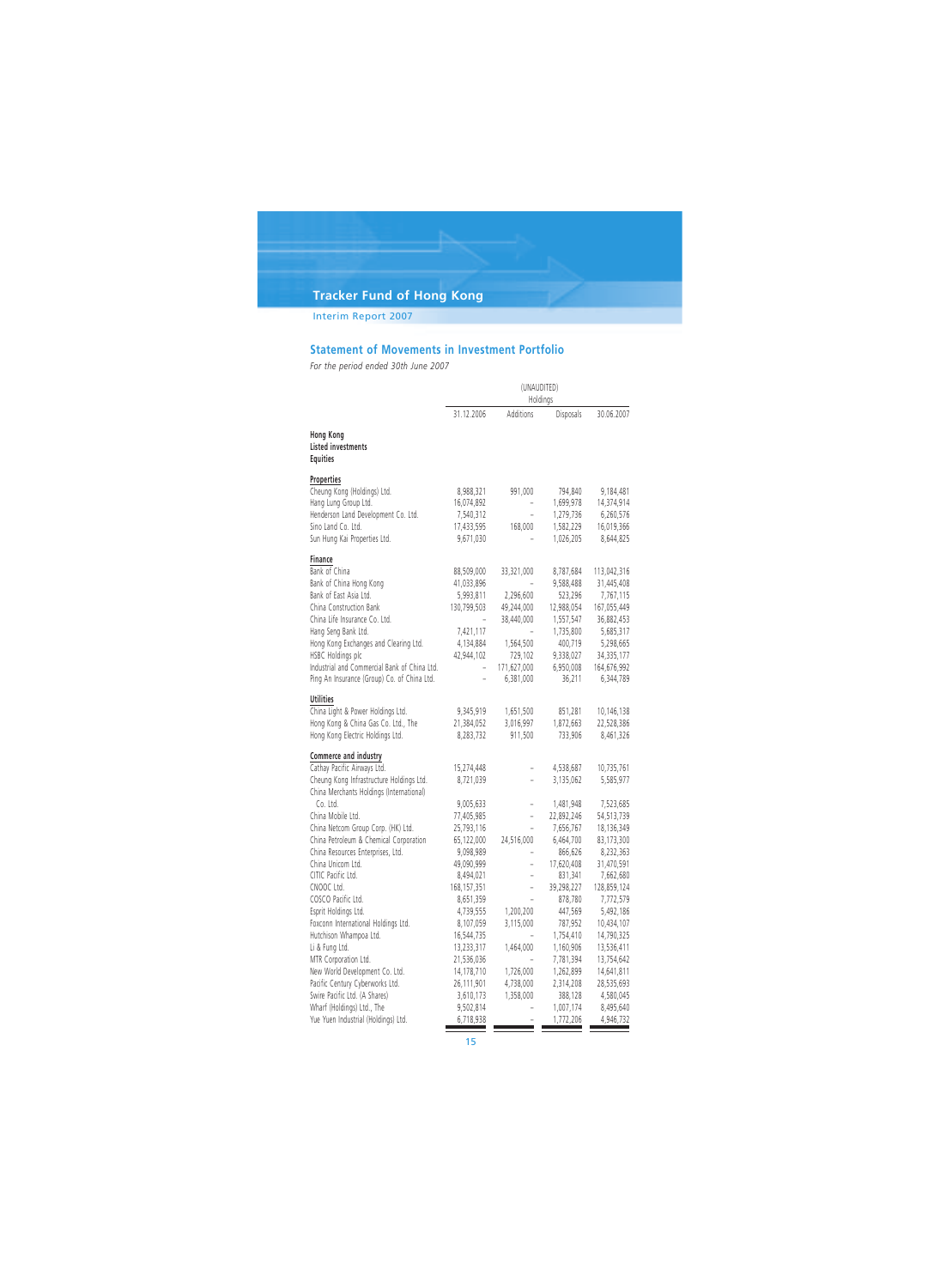Interim Report 2007

### **Performance Record**

*For the period ended 30th June 2007*

### **Fund performance**

During the period, the Hang Seng Index increased by 9.07% and the net asset value per unit of the Fund increased by 9.74%.